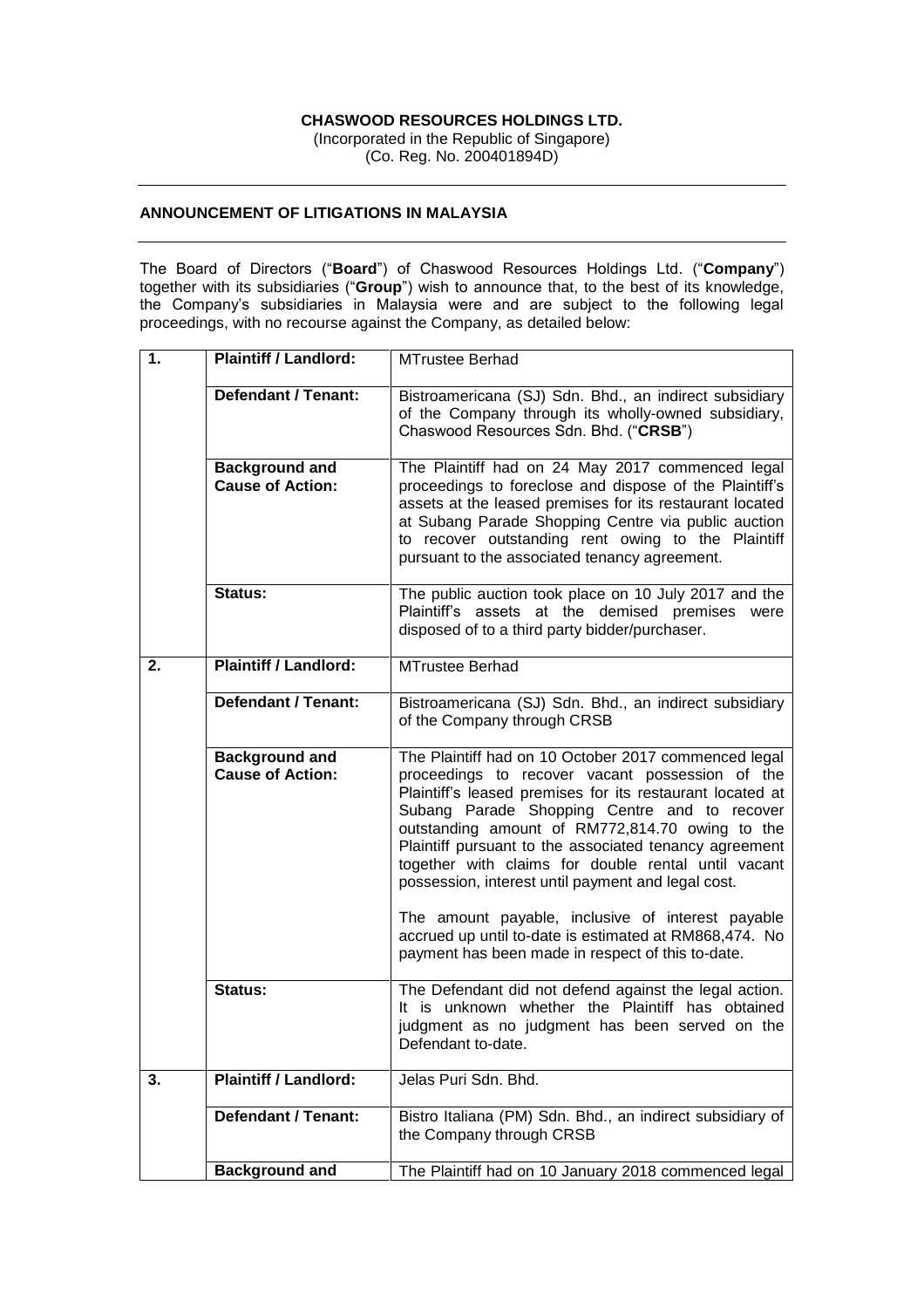|    | <b>Cause of Action:</b>                          | proceedings to recover outstanding amounts owing to<br>the Plaintiff in respect of the premises leased by the<br>Defendant for its restaurant located at Paradigm Mall<br>pursuant to the associated tenancy agreement together<br>with claims for double rental until vacant possession,<br>interest until payment and legal cost.                                                         |
|----|--------------------------------------------------|---------------------------------------------------------------------------------------------------------------------------------------------------------------------------------------------------------------------------------------------------------------------------------------------------------------------------------------------------------------------------------------------|
|    | Status:                                          | The Defendant did not defend against the legal action.<br>Judgment obtained by the Plaintiff against Defendant<br>on 8 February 2018 for judgment sum of RM751,578.32<br>together with interest until payment is made and legal<br>cost.                                                                                                                                                    |
|    |                                                  | The amount payable, inclusive of interest payable<br>accrued up until to-date is estimated at RM799,762. No<br>payment has been made in respect of this to-date.                                                                                                                                                                                                                            |
| 4. | <b>Plaintiff / Landlord:</b>                     | Jelas Puri Sdn. Bhd.                                                                                                                                                                                                                                                                                                                                                                        |
|    | <b>Defendant / Tenant:</b>                       | Bistroamericana (PM) Sdn. Bhd., an indirect subsidiary<br>of the Company through CRSB                                                                                                                                                                                                                                                                                                       |
|    | <b>Background and</b><br><b>Cause of Action:</b> | The Plaintiff had on 9 January 2018 commenced legal<br>proceedings to recover outstanding amounts owing to<br>the Plaintiff in respect of the premises leased by the<br>Defendant for its restaurant located at Paradigm Mall<br>pursuant to the associated tenancy agreement together<br>with claims for double rental until vacant possession,<br>interest until payment and legal cost.  |
|    | Status:                                          | The Defendant did not defend against the legal action.<br>Judgment obtained by the Plaintiff against Defendant<br>on 8 February 2018 for judgment sum of RM595,349.48<br>together with interest until payment is made and legal<br>cost.                                                                                                                                                    |
|    |                                                  | The amount payable, inclusive of interest payable<br>accrued up until to-date is estimated at RM633,517. No<br>payment has been made in respect of this to-date                                                                                                                                                                                                                             |
| 5. | <b>Plaintiff / Landlord:</b>                     | Jelas Puri Sdn. Bhd.                                                                                                                                                                                                                                                                                                                                                                        |
|    | <b>Defendant / Tenant:</b>                       | Bulgogi Brothers Restaurants Sdn. Bhd., an indirect<br>subsidiary of the Company through CRSB                                                                                                                                                                                                                                                                                               |
|    | <b>Background and</b><br><b>Cause of Action:</b> | The Plaintiff had on 10 January 2018 commenced legal<br>proceedings to recover outstanding amounts owing to<br>the Plaintiff in respect of the premises leased by the<br>Defendant for its restaurant located at Paradigm Mall<br>pursuant to the associated tenancy agreement together<br>with claims for double rental until vacant possession,<br>interest until payment and legal cost. |
|    | Status:                                          | The Defendant did not defend against the legal action.<br>Judgment obtained by the Plaintiff against Defendant<br>on 8 February 2018 for judgment sum of RM491,284.86<br>together with interest until payment is made and legal<br>cost.<br>The amount payable, inclusive of interest payable                                                                                               |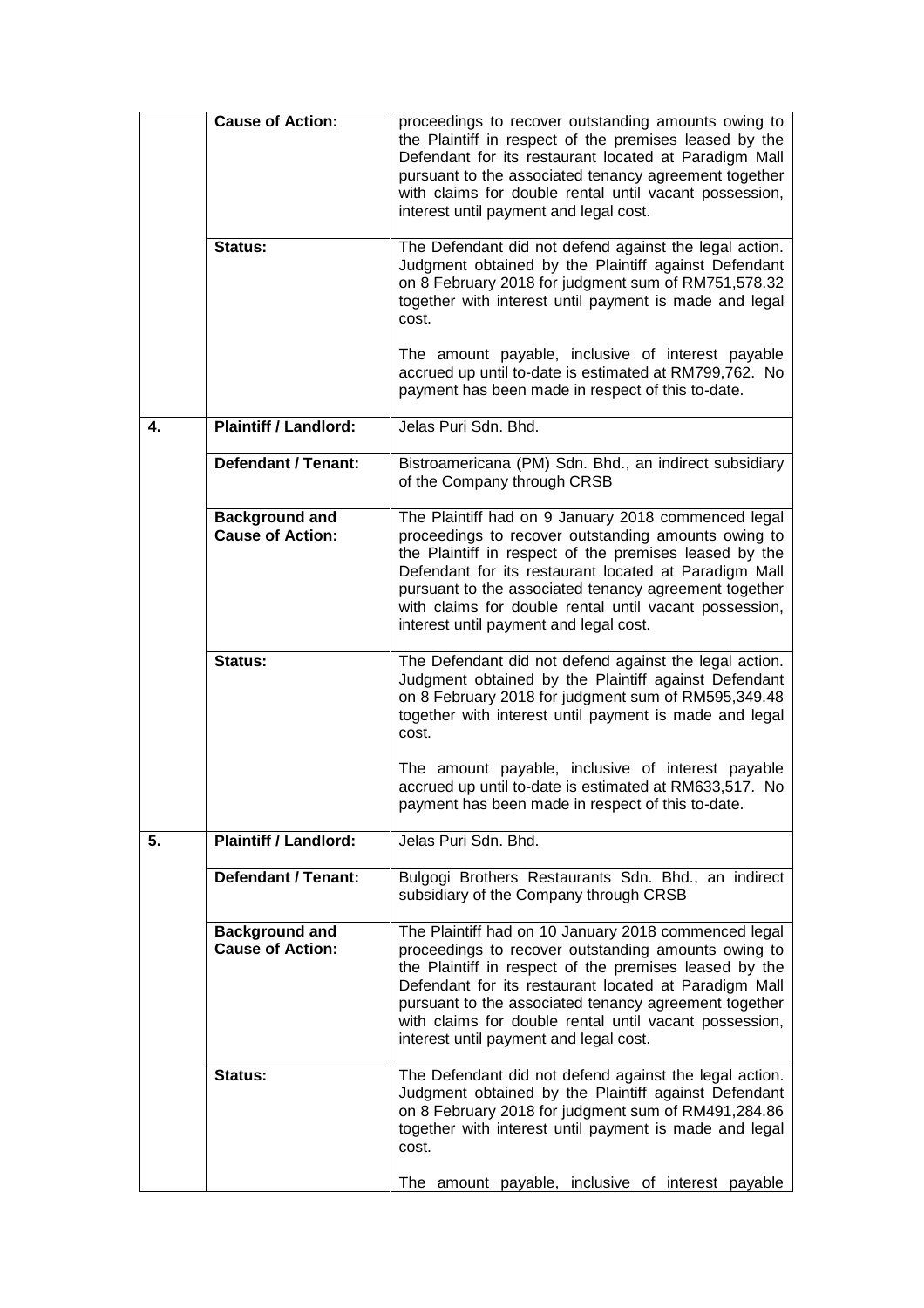|    |                                                  | accrued up until to-date is estimated at RM522,781. No<br>payment has been made in respect of this to-date.                                                                                                                                                                                                                                                                                                                    |
|----|--------------------------------------------------|--------------------------------------------------------------------------------------------------------------------------------------------------------------------------------------------------------------------------------------------------------------------------------------------------------------------------------------------------------------------------------------------------------------------------------|
| 6. | <b>Plaintiff / Landlord:</b>                     | Couture Homes Sdn, Bhd.                                                                                                                                                                                                                                                                                                                                                                                                        |
|    | <b>Defendant / Tenant:</b>                       | Bistro Italiana (SJ) Sdn. Bhd., an indirect subsidiary of<br>the Company through CRSB                                                                                                                                                                                                                                                                                                                                          |
|    | <b>Cause of Action:</b>                          | The Plaintiff had on 16 January 2018 commenced legal<br>proceedings to foreclose and dispose of the Plaintiff's<br>assets at the leased premises for its restaurant located<br>at Empire Gallery Shopping Centre via public auction to<br>recover outstanding rent owing to the Plaintiff pursuant<br>to the associated tenancy agreement.                                                                                     |
|    | Status:                                          | The public auction took place on 10 April 2018 and the<br>Plaintiff's assets at the demised premises were<br>disposed of to a third party bidder/purchaser.                                                                                                                                                                                                                                                                    |
|    |                                                  | The amount payable as recorded in the financial<br>statements of the Group, inclusive of interest payable<br>accrued up until to-date is estimated at RM495,843. No<br>payment has been made in respect of this to-date.                                                                                                                                                                                                       |
| 7. | <b>Plaintiff:</b>                                | Trend Masters Sdn. Bhd.                                                                                                                                                                                                                                                                                                                                                                                                        |
|    | Defendant:                                       | Chaswood Resources Sdn. Bhd.                                                                                                                                                                                                                                                                                                                                                                                                   |
|    | <b>Background and</b><br><b>Cause of Action:</b> | The Plaintiff had on 27 March 2017 commenced legal<br>proceedings to recover losses and damages alleged<br>caused to the Plaintiff's premises due to water leakage<br>from the Plaintiff's premises.                                                                                                                                                                                                                           |
|    | <b>Status:</b>                                   | The Plaintiff withdrew action against the Defendant with<br>liberty to file afresh on 6 April 2018.                                                                                                                                                                                                                                                                                                                            |
| 8. | <b>Plaintiff / Landlord:</b>                     | Couture Homes Sdn. Bhd.                                                                                                                                                                                                                                                                                                                                                                                                        |
|    | <b>Defendant / Tenant:</b>                       | Teh Tarik Place (SA) Sdn. Bhd., an indirect subsidiary<br>of the Company through CRSB                                                                                                                                                                                                                                                                                                                                          |
|    | <b>Cause of Action:</b>                          | The Plaintiff had on 24 April 2018 commenced legal<br>proceedings to recover vacant possession of the<br>Plaintiff's leased premises for its restaurant located at<br>Empire Gallery Shopping Centre and to recover<br>outstanding amounts owing to the Plaintiff pursuant to<br>the associated tenancy agreement together with claims<br>for double rental until vacant possession, interest until<br>payment and legal cost. |
|    | Status:                                          | The Defendant did not defend against the legal action.<br>Judgment obtained by the Plaintiff against Defendant<br>on 16 May 2018 for vacant possession of demised<br>premises and judgment sum of RM62,052.61 together<br>with double rental until vacant possession, interest until<br>payment is made and legal cost.<br>The amount payable, inclusive of interest payable                                                   |
|    |                                                  | accrued up until to-date is estimated at RM63,062. No                                                                                                                                                                                                                                                                                                                                                                          |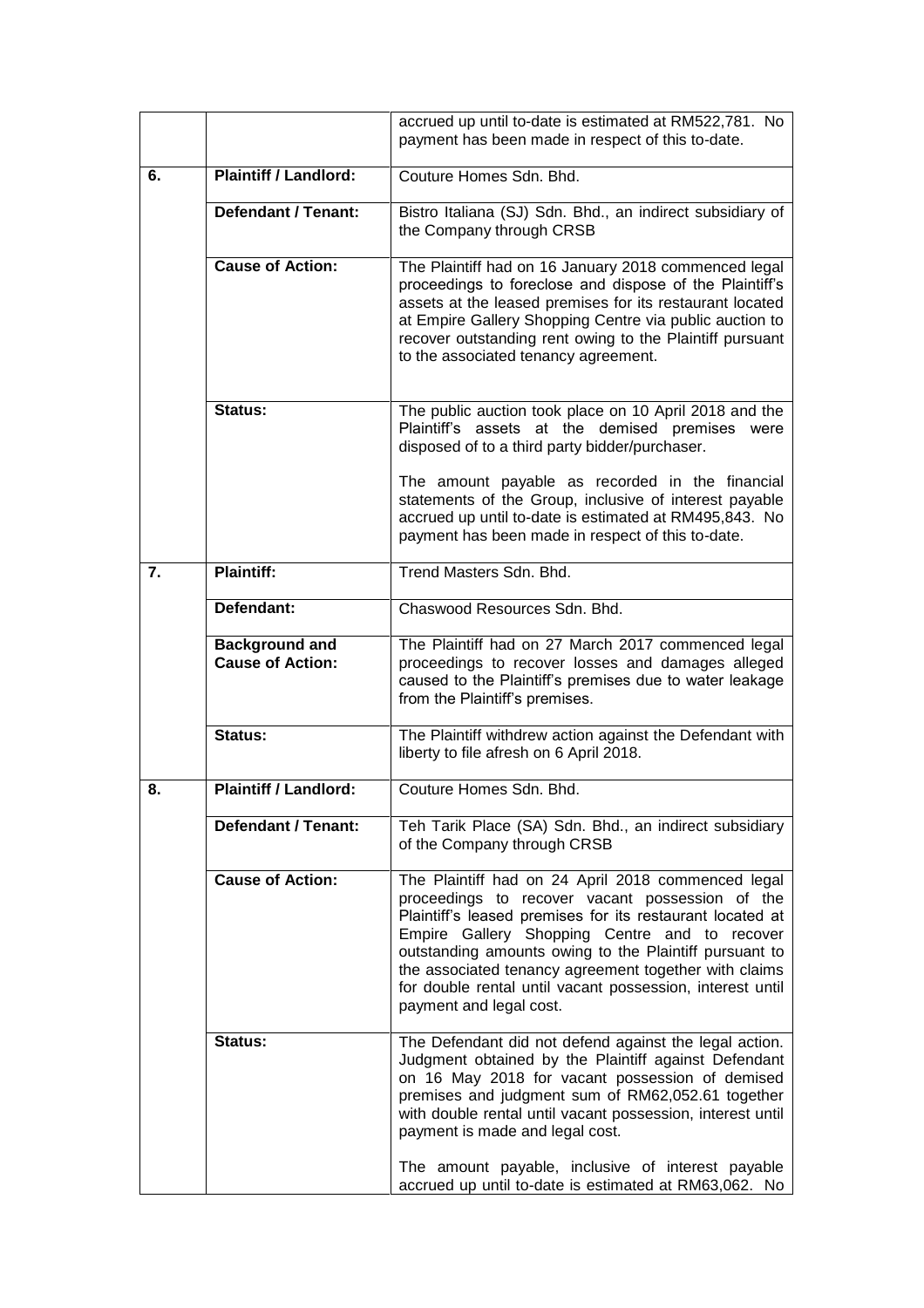|    |                                                  | payment has been made in respect of this to-date.                                                                                                                                                                                                                                                                                               |
|----|--------------------------------------------------|-------------------------------------------------------------------------------------------------------------------------------------------------------------------------------------------------------------------------------------------------------------------------------------------------------------------------------------------------|
| 9. | <b>Plaintiff / Landlord:</b>                     | Putrajaya Holdings Sdn. Bhd.                                                                                                                                                                                                                                                                                                                    |
|    | <b>Defendant / Tenant:</b>                       | Bistro Italiana (JB) Sdn. Bhd., an indirect subsidiary of<br>the Company through CRSB                                                                                                                                                                                                                                                           |
|    | <b>Background and</b><br><b>Cause of Action:</b> | The Plaintiff had on 10 April 2018 commenced legal<br>proceedings to recover outstanding amounts owing to<br>the Plaintiff in respect of the premises leased by the<br>Defendant for its restaurant located at Alamanda Mall<br>pursuant to the associated tenancy agreement together<br>with claims for interest until payment and legal cost. |
|    | Status:                                          | The Defendant did not defend against the legal action.<br>Judgment obtained by Plaintiff against the Defendant<br>on 22 May 2018 for the judgment sum of RM51,101.60<br>together with interest until payment is made and legal<br>cost.                                                                                                         |
|    |                                                  | The amount payable, inclusive of interest payable<br>accrued up until to-date is estimated at RM51,782. No<br>payment has been made in respect of this to-date.                                                                                                                                                                                 |

The Board further wishes to announce that the Company's subsidiary in Malaysia has commenced the following legal proceeding detailed below:

| $\mathbf 1$ | <b>Plaintiff:</b>         | Teh Tarik Place Sdn. Bhd., an indirect subsidiary of the<br>Company through CRSB                                                                                                                                                                                                                                                                                                                                               |
|-------------|---------------------------|--------------------------------------------------------------------------------------------------------------------------------------------------------------------------------------------------------------------------------------------------------------------------------------------------------------------------------------------------------------------------------------------------------------------------------|
|             | Defendants:               | Mega Village Food Sdn. Bhd.<br>(i)<br>Dato' Chew Chee Heong<br>(ii)                                                                                                                                                                                                                                                                                                                                                            |
|             | <b>Commencement Date:</b> | 23 January 2018                                                                                                                                                                                                                                                                                                                                                                                                                |
|             | <b>Cause of Action:</b>   | The Plaintiff had on 23 January 2018 commenced legal<br>proceedings to recover outstanding amounts owing to<br>the Plaintiff pursuant to the Defendants' default under a<br>settlement agreement entered into between the Plaintiff<br>and the Defendants in connection with the termination<br>of area development agreements undertaken by the<br>Defendants to develop Teh Tarik Place restaurants in<br>the West Malaysia. |
|             | <b>Status:</b>            | Consent Judgment entered by the Parties on 27 March<br>2018 for the judgment sum of RM1,099,653.63 together<br>with interest until payment and legal cost. To-date,<br>Defendants have not paid the judgment sum and the<br>Plaintiff is contemplating the feasibility of commencing<br>winding-up and/or bankruptcy actions against the<br>Defendants.                                                                        |

Approximately RM2.24 million out of total RM3.44 million of the amount payable to the claimants as stated above has been provided or accrued in the unaudited financial statements for the financial year ended 31 December 2017 as announced on 1 March 2018. As at the date of this announcement, there is an estimated under-provision of approximately RM1.2 million (being the aggregate interest accrued up-to-date) and this amount, when